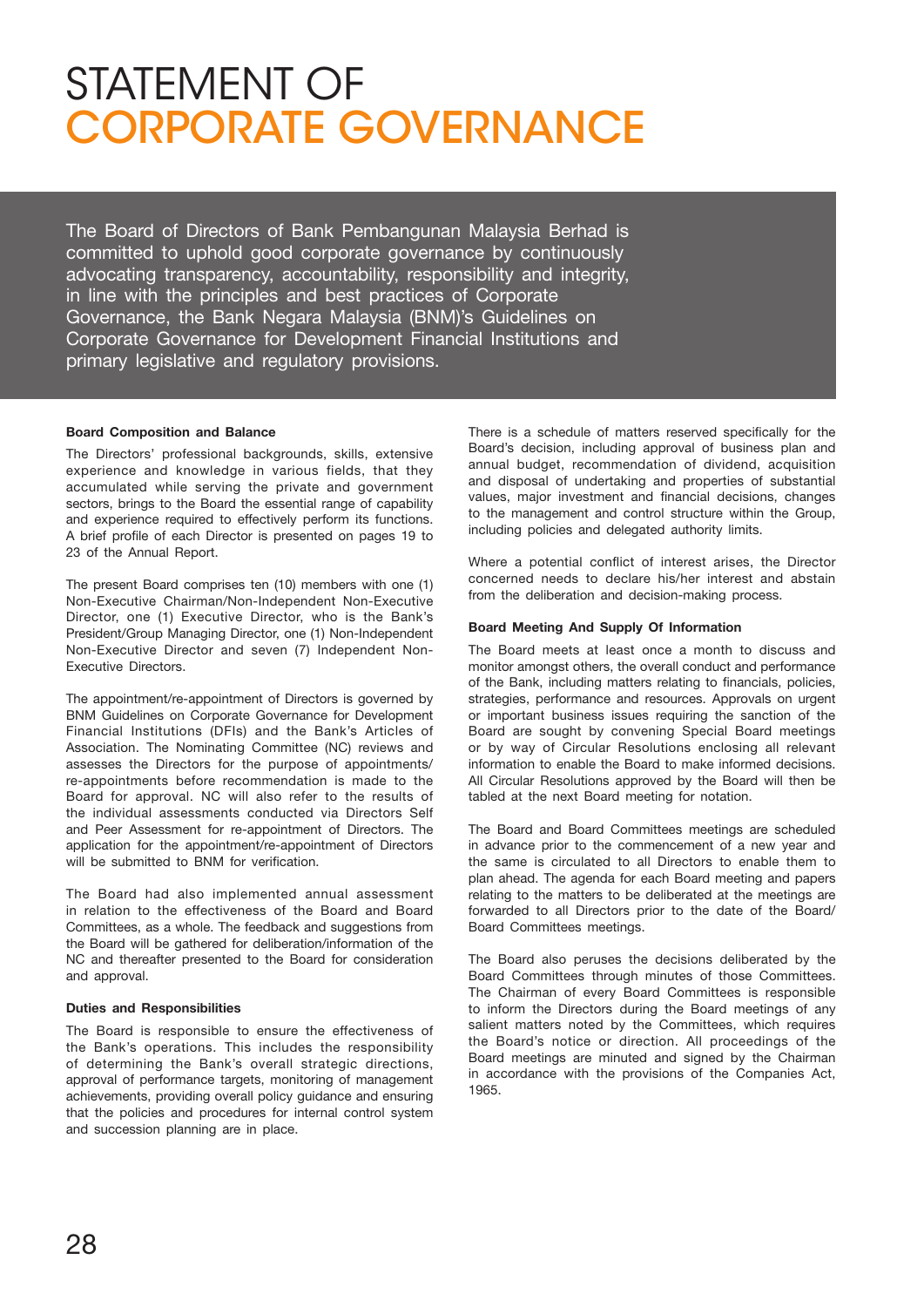All Directors have direct access to the services of the Company Secretary and the Senior Management. Independent professional advice is also made available to the Directors in discharging their duties, in the event such services are required.

During the financial year ended 31 December 2014, the Board met 17 times. The attendance record of the Directors at the Board Meetings for 2014 is as follows:

| <b>NAME OF DIRECTOR</b>                                                                                       | NO. OF<br><b>MEETINGS</b><br><b>AND</b><br><b>ATTENDANCE</b> |
|---------------------------------------------------------------------------------------------------------------|--------------------------------------------------------------|
| Tan Sri Dato' Sri Dr Wan Abdul Aziz<br>Wan Abdullah<br>Non-Independent Non-Executive<br>Director/Chairman     | 17/17                                                        |
| Dato' Mohd Zafer Mohd Hashim<br>President/Group Managing Director<br>(resigned on 25 July 2014)               | $7/8*$                                                       |
| Tuan Haji Zainul Rahim Mohd Zain<br>Independent Non-Executive Director                                        | 17/17                                                        |
| Datuk Dr Syed Jaafar Syed Aznan<br>Independent Non-Executive Director<br>(resigned on 1 June 2014)            | $4/6*$                                                       |
| Datuk Idris Abdullah<br>Independent Non-Executive Director<br>(resigned on 17 March 2014)                     | $1/3*$                                                       |
| Tuan Haji Rosli Abdullah<br>Independent Non-Executive Director                                                | 17/17                                                        |
| Tuan Haji Abdul Aziz Ishak<br>Independent Non-Executive Director<br>(resigned on 29 September 2014)           | $11/12*$                                                     |
| Tuan Haji Ariffin Hew<br>Independent Non-Executive Director<br>(resigned on 27 September 2014)                | $12/12*$                                                     |
| Datuk Nozirah Bahari<br>Non-Independent Non-Executive<br><b>Director</b>                                      | 15/17                                                        |
| Dato' Abd Rahman Md Khalid<br>Independent Non-Executive Director                                              | 17/17                                                        |
| Datuk Engku Nor Faizah Engku Atek<br>Non-Independent Non-Executive Director<br>(appointed on 1 December 2014) | $1/1*$                                                       |

Reflects the number of meetings attended during the time the Director held office.

#### **Training And Development Of Directors**

The newly appointed Directors are required to attend an induction programme organized by the Management. The Directors will be briefed on the Bank's history, operations and financial performance as to enable them to have first-hand understanding of the Bank's operations. At the induction programme, Heads of Functions/Chief Executive Officer of the main subsidiaries will brief the newly appointed Directors on their areas of responsibilities in order to offer the Directors with background knowledge of the Bank as well as a platform to establish personalize interaction with the key senior management.

The Board keeps abreast with the development in the banking industry by attending conferences and seminars held in Malaysia and abroad for their continuing education and skills improvement.

The Bank also encourages its Directors to attend talks, training programmes and seminars to update themselves on new development in the business environment.

#### D. COMMITTEES

 There are five (5) Board Committees established to assist the Board in discharging its duties and responsibilities, namely the Credit Committee of the Board, Audit and Examination Committee, Nominating Committee, Remuneration Committee and Risk Management **Committee** 

#### CREDIT COMMITTEE OF THE BOARD

# **1. Objective**

 The primary objective of the Credit Committee of the Board (CCB) is to perform supervisory and oversight role of loans approval and to ensure adequate risk management processes are in place.

#### **2. Functions and Responsibilities**

- Veto power to challenge, reject loan and modify the terms of all loans related financing facilities.
- To approve "policy loans" and loans which are required by statute to be approved by the Board, provided that the initial filter of approval is conducted by the full-time executive committee.
- Recommend, verify and endorse all cases of writeoffs to the Board of Directors for final approval.
- Have full authority to seek/obtain any information it requires from any employee of the Bank and to commission any investigations, reports or surveys, which it deems necessary.

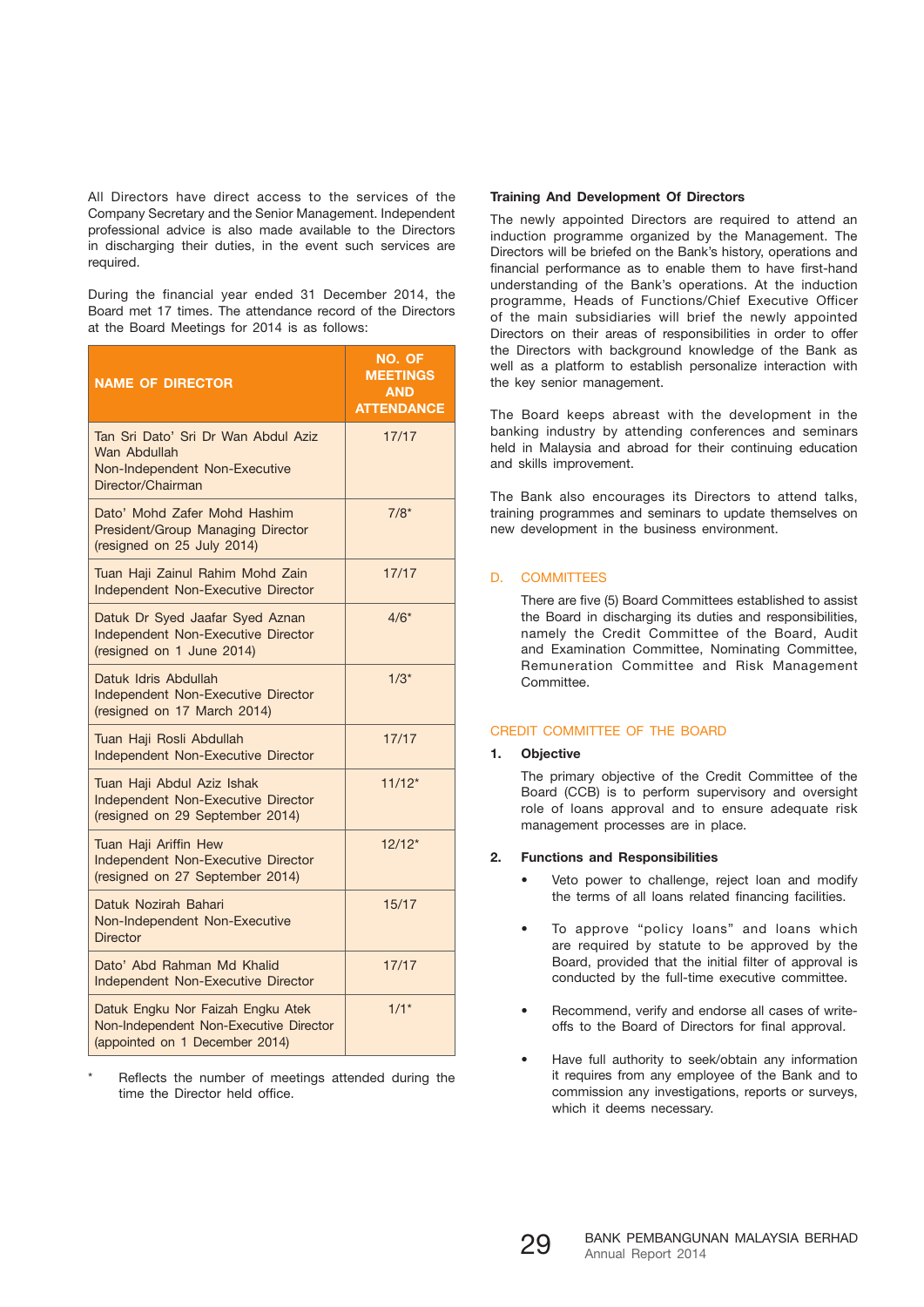- Appoint or obtain any outside legal or other professional consultation which it deems necessary, at the Bank's expense.
- To approve and endorse any recommendation from the approving authority in cases of ambiguity and/or enhancement in credit risk.

# **3. Committee Meeting and Attendance**

 Based on the Term of Reference of the CCB, the meeting is to be held twice a month or when necessary as proposed by the P/GMD. The CCB met 20 times during the financial year 2014. The Committee members and their records of attendance are as follows:

| <b>MEMBERS</b>                                                   | NO. OF<br><b>MEETINGS</b><br><b>AND</b><br><b>ATTENDANCE</b> |
|------------------------------------------------------------------|--------------------------------------------------------------|
| Tan Sri Dato' Sri Dr Wan Abdul<br>Aziz Wan Abdullah, Chairman    | 20/20                                                        |
| Tuan Haji Zainul Rahim Mohd Zain                                 | 20/20                                                        |
| Tuan Haji Rosli Abdullah                                         | 20/20                                                        |
| Tuan Haji Abdul Aziz Ishak<br>(resigned on 29 September 2014)    | $11/13*$                                                     |
| Datuk Nozirah Bahari                                             | 16/20                                                        |
| Tuan Haji Ariffin Hew<br>(resigned on 27 September 2014)         | $13/13*$                                                     |
| Dato' Abd Rahman bin Md Khalid<br>(appointed on 14 October 2014) | $5/6*$                                                       |

Reflects the number of meetings attended during the time the Member held office.

# **1. Objective**

The objective of the Audit and Examination Committee (AEC) is to review the financial conditions of the Bank and its subsidiaries, internal controls, performance and findings of the Internal Auditors, and to recommend appropriate remedial action regularly.

#### **2. Functions and Responsibilities**

 The functions and responsibilities of the AEC are as follows:

• Recommend to the Board each year on the appointment/reappointment of External Auditors, the fee and other matters pertaining to the resignation or termination or change of External Auditors.

- Review with the External Auditors:-
	- (a) their audit plan;
	- (b) their evaluation of the system of internal control;
	- (c) their audit report;
	- (d) their management letter and management's response; and
	- (e) the assistance given by the management and staff to the External Auditors.
	- With regards to the internal audit function:
		- (a) Review the adequacy of scope, functions and resources of the internal audit function and that it has the necessary authority to carry out its work.
		- (b) Review and approve internal audit plan, programme and processes.
		- (c) Review audit reports and consider adequacy of Management's actions taken on audit findings or recommendations.
		- (d) Recommend to the Nominating Committee of the Board on the appointment and termination of the Head of Internal Audit.
		- (e) Recommend to the Remuneration Committee of the Board on the remuneration of the Head of Internal Audit.
		- (f) Review any appraisal or assessment of members of the internal audit function as well as decide on their remuneration package.
		- (g) Review the effectiveness of the internal audit function, including compliance with The Institute of Internal Auditors' International Professional Practices Framework for Internal Auditing consisting of the Definition of Internal Auditing, Code of Ethics and the Standards.
		- (h) Review the assessment or findings arising from the Shariah audit and report the noncompliance events to the Board.
- Receive and consider reports relating to the perpetration and prevention of fraud.
- Review the Bank's compliance with the related Government's regulations including Anti-Money Laundering and Counter Financing of Terrorism (AML/CFT) measures.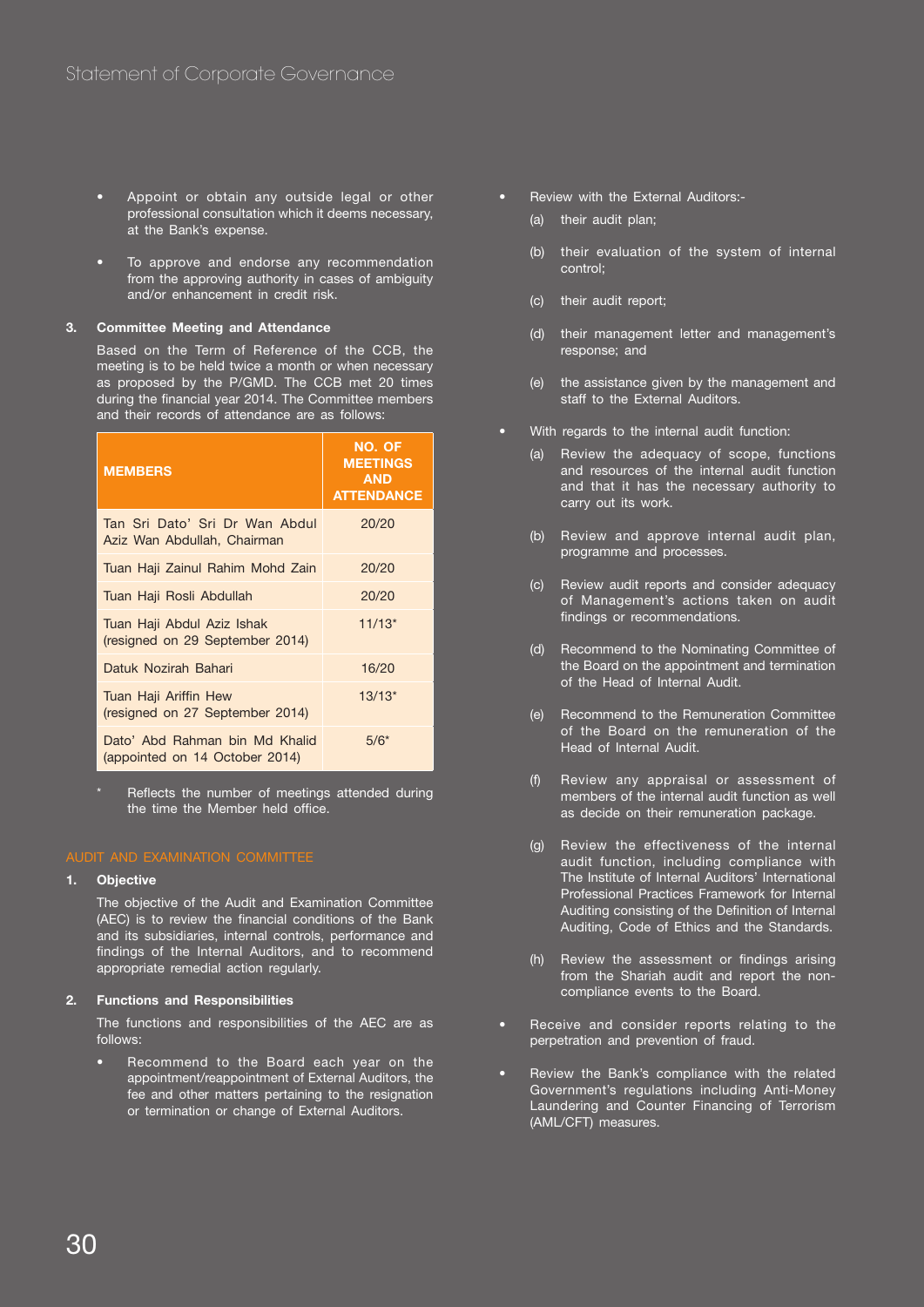- Review the quarterly results and the year-end financial statements prior to their submission to the Board for approval. The review of the year-end financial statements by the external auditor, shall focus particularly on:
	- (a) Any major changes in the accounting policy or its implementation.
	- (b) Adequacy of allowance against contingencies, bad and doubtful debts.
	- (c) Significant and unusual events.
	- (d) Compliance with accounting standards and other legal requirements.
- Ensure that the accounts are prepared in a timely and accurate manner and ensure prompt publication of annual accounts.
- Discuss any problem and reservations that may arise from the interim and final audits, as well as any matter, which the External Auditors may wish to discuss, in the absence of management, where necessary.
- Review any related party transactions and conflict of interest situation that may arise in the Bank or within the Banking group including any transaction, procedure or conduct that raises questions of management integrity.
- Preparation of an AEC report at the end of each financial year, which shall be published in the Bank's Annual Report.
- Review and endorse the status and progress of Management's responses and corrective measures on issues raised in the BNM Examination Report, before it is tabled to the Board for approval.
- For the preparation of the Bank's annual report, prepares an AEC report, which shall contain the following information:
	- (a) The composition of the AEC, including name, designation and directorship of the members and whether the Director is independent or otherwise;
	- (b) The terms of reference of AEC;
	- (c) The number of AEC meetings held in the financial year and details of attendance of each member;
	- (d) A summary of the activities of the AEC in the discharge of its functions and duties for the financial year; and
	- (e) A summary of the activities of the Internal Audit Department.

• Inform the Board on the issues and concerns discussed during its meetings, including those raised by the external auditors and where appropriate, make the necessary recommendations to the Board.

# **3. Committee Meeting and Attendance**

 Based on the Term of Reference of the AEC, the meeting is to be held at least four (4) times a year and such additional meeting as the Chairman shall decide. The AEC met 12 times during the financial year 2014. The Committee members and their records of attendance are as follows:

| <b>MEMBERS</b>                                                              | NO. OF<br><b>MEETINGS</b><br><b>AND</b><br><b>ATTENDANCE</b> |
|-----------------------------------------------------------------------------|--------------------------------------------------------------|
| Tuan Haji Rosli Abdullah,<br>Chairman                                       | 12/12                                                        |
| Datuk Dr Syed Jaafar Syed Aznan<br>(resigned on 1 June 2014)                | $5/8*$                                                       |
| Tuan Haji Abdul Aziz Ishak<br>(resigned on 29 September 2014)               | $8/9*$                                                       |
| Tuan Haji Ariffin Hew<br>(term ended on 27 September 2014)                  | $7/9*$                                                       |
| YBhg. Dato' Abd Rahman bin<br>Md Khalid                                     | 12/12                                                        |
| Tuan Haji Zainul Rahim bin<br>Mohd Zain<br>(appointed on 26 September 2014) | $3/3*$                                                       |
| YBhg. Datuk Nozirah binti Bahari<br>(appointed on 26 September 2014)        | $3/3*$                                                       |

Reflects the number of meetings attended during the time the Member held office.

# NOMINATING COMMITTEE

# **1. Objective**

 The objective of the Nominating Committee (NC) is to establish a documented, formal and transparent procedure for the appointment/reappointment of Directors, President/Group Managing Director and key Senior Executives (Senior Vice President/ Head of Function and above) and to assess the effectiveness of individual Directors, the Board as a whole and the various Committees of the Board, President/Group Managing Director and key Senior Executives (Senior Vice President/Head of Function and above).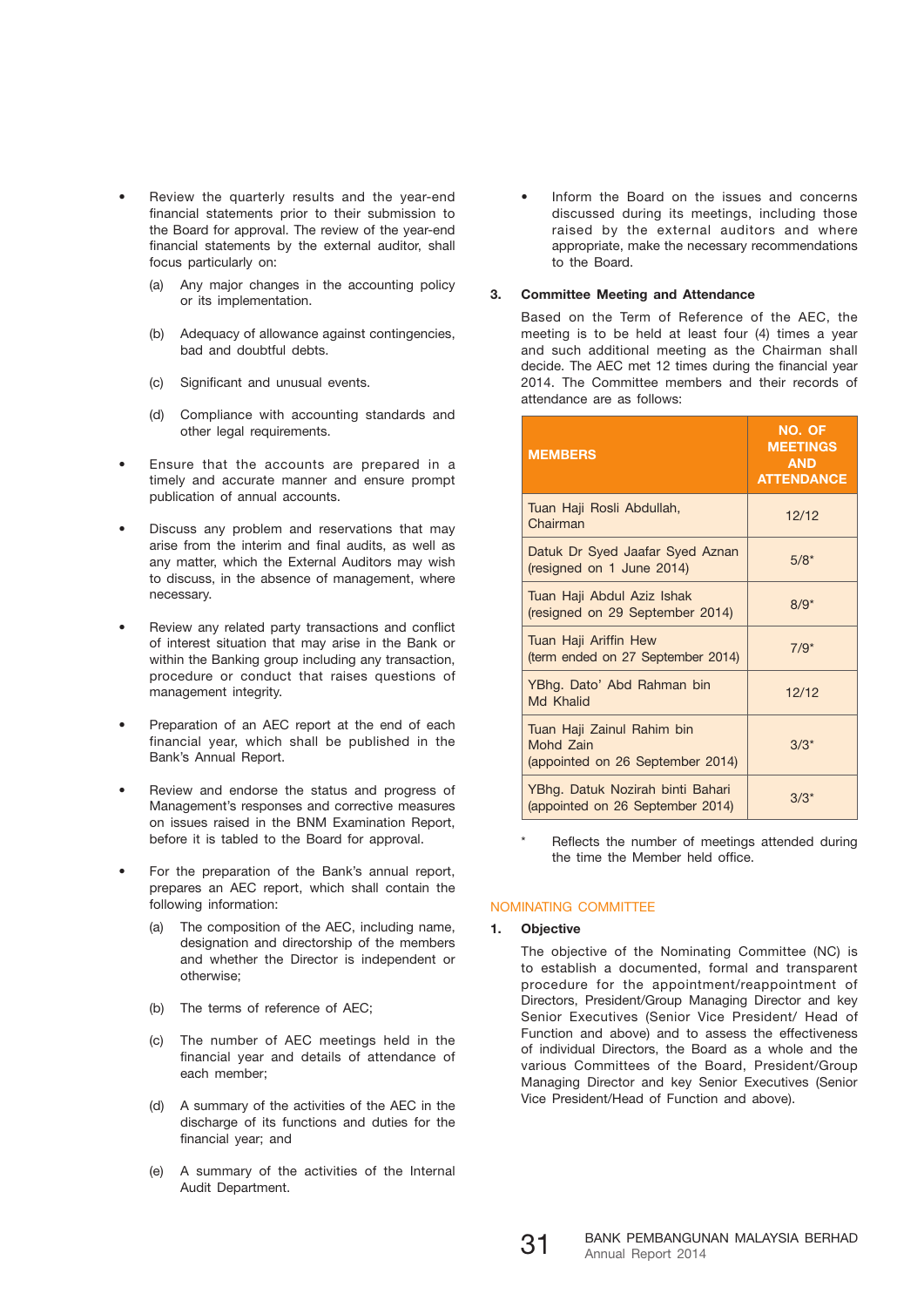# **2. Functions and Responsibilities**

 The functions and responsibilities of the NC are as follows:

- Establishing minimum requirements for the Board and the President/Group Managing Director to perform their responsibilities effectively. NC also responsible for overseeing the overall composition of the Board in terms of the appropriate size and skills, the balance between Executive Directors, Non-Executive and Independent Directors, and mix of skills and other core competencies required through annual reviews.
- Recommending and assessing the nominees for directorship, the Directors to fill board committees, as well as nominees for the President/Group Managing Director position. This includes assessing the Directors and President/Group Managing Director proposed for reappointment, before an application is submitted to Bank Negara Malaysia for verification.
- Establishing a mechanism for formal assessment and assessing the effectiveness of the Board as a whole, the contribution by each Director to the effectiveness of the Board, the contribution of the Board's various Committees and the performance of the President/Group Managing Director.
- Recommending to the Board on removal of the President/Group Managing Director, if he is ineffective, errant or negligent in discharging his responsibilities.
- Ensuring that all Directors undergo appropriate induction programmes and received continuous training.
- Overseeing appointment and management succession planning of key senior executives (Senior Vice President/Head of Function and above), and performance evaluation of the Chief Operating Officer and President/Group Managing Director and recommending to the Board for the removal of key Senior Executives (Senior Vice President/Head of Function and above), if they are ineffective, errant and negligent in discharging their responsibilities.

 The President/Group Managing Director is delegated to assess and evaluate candidates for new appointments, negotiate and determine the salary, benefits and terms and conditions of service for the positions of Senior Vice President who is also a Head of Function and above and thereafter tabled to the NC for approval and lastly to the Board for notation.

• Propose the appointment of new Board members to the Board of Directors of subsidiary companies.

#### **3. Committee Meeting and Attendance**

 Based on the Term of Reference of the NC, the meeting is to be held at least once a year. The NC met 11 times during the financial year 2014. The Committee members and their records of attendance are as follows:

| <b>MEMBERS</b>                                                                          | NO. OF<br><b>MEETINGS</b><br><b>AND</b><br><b>ATTENDANCE</b> |
|-----------------------------------------------------------------------------------------|--------------------------------------------------------------|
| Datuk Dr Syed Jaafar Syed<br>Aznan, Chairman<br>(resigned on 1 June 2014)               | $3/4*$                                                       |
| Tuan Haji Zainul Rahim Mohd<br>Zain, Chairman                                           | 11/11                                                        |
| Tuan Haji Rosli Abdullah                                                                | 11/11                                                        |
| Datuk Nozirah Bahari                                                                    | 9/11                                                         |
| Datuk Idris Abdullah<br>(resigned on 17 Mac 2014)                                       | $2/3*$                                                       |
| Dato' Abd. Rahman Md Khalid<br>(appointed on 26 Mac 2014)                               | $5/8*$                                                       |
| Tan Sri Dato' Sri Dr Wan Abdul<br>Aziz Wan Abdullah<br>(appointed on 26 September 2014) | $4/4*$                                                       |

Reflects the number of meetings attended during the time the Member held office.

#### REMUNERATION COMMITTEE

#### **1. Objective**

 The objective of the Remuneration Committee (RC) is to provide a formal and transparent procedure for developing a remuneration policy for the Directors, President/Group Managing Director and key Senior Executives (Senior Vice President/Head of Function and above) and ensuring that compensation is competitive and consistent with the Bank's culture, objectives and strategy.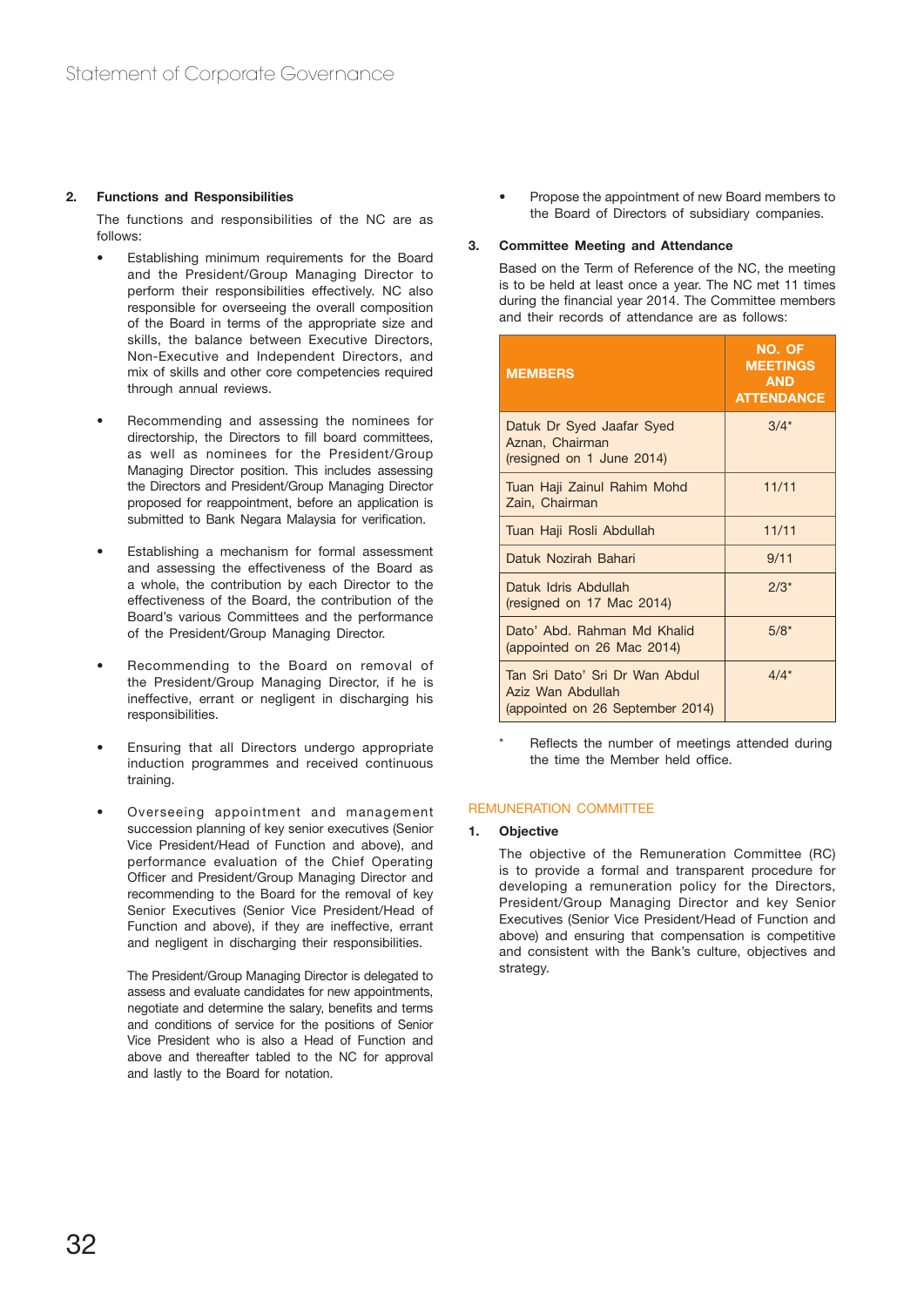#### **2. Functions and Responsibilities**

 The functions and responsibilities of the RC are as follows:

- Recommending a framework of remuneration for Directors, President/Group Managing Director and key Senior Executives (Senior Vice President/Head of Function and above). The remuneration policy should:-
	- (a) be documented and approved by the full Board and any changes thereto should be subject to the endorsement of the full Board;
	- (b) reflect the experience and level of responsibility borne by individual Directors, the President/Group Managing Director and key Senior Executives (Senior Vice President/ Head of Function and above);
	- (c) be sufficient to attract and retain Directors, President/Group Managing Director and key Senior Executives (Senior Vice President/ Head of Function and above) of caliber needed to manage the Bank successfully; and
	- (d) be balanced against the need to ensure that the funds of the Bank are not used to subsidize excessive remuneration packages.
- Recommending specific remuneration packages for Directors, President/Group Managing Director and key Senior Executives (Senior Vice President/ Head of Function and above). The remuneration packages should:-
	- (a) be based on an objective consideration and approved by the full Board;
	- (b) take due consideration of the assessments of the Nominating Committee of the effectiveness and contribution of the Director, President/Group Managing Director or key Senior Executives (Senior Vice President/ Head of Function and above) concerned;
	- (c) not be decided by the exercise of sole discretion of any one individual or restricted group of individuals; and
	- (d) be competitive and is consistent with the Bank's culture, objective and strategy.
- Endorsing any changes deemed necessary to the schemes, terms of services and new terms for executives and staff of the Bank before submission to the Board for final approval.

# **3. Committee Meeting and Attendance**

 Based on the Term of Reference of RC, the meeting is to be held at least once a year. The RC met 4 times during the financial year 2014. The Committee members and their records of attendance are as follows:

| <b>MEMBERS</b>                                                                          | NO. OF<br><b>MEETINGS</b><br><b>AND</b><br><b>ATTENDANCE</b> |
|-----------------------------------------------------------------------------------------|--------------------------------------------------------------|
| Datuk Idris Abdullah, Chairman<br>(resigned on 17 Mac 2014)                             | $2/2^{*}$                                                    |
| Datuk Dr Syed Jaafar Syed Aznan<br>(resigned on 1 June 2014)                            | $2/3^{*}$                                                    |
| Tuan Haji Zainul Rahim Mohd Zain                                                        | 4/4                                                          |
| Tuan Haji Rosli Abdullah                                                                | 4/4                                                          |
| Datuk Nozirah Bahari                                                                    | 3/4                                                          |
| Dato' Abd. Rahman Md Khalid,<br>Chairman<br>(appointed on 26 Mac 2014)                  | $2/2^{*}$                                                    |
| Tan Sri Dato' Sri Dr Wan Abdul<br>Aziz Wan Abdullah<br>(appointed on 26 September 2014) | $1/1*$                                                       |

Reflects the number of meetings attended during the time the Member held office.

# RISK MANAGEMENT COMMITTEE

# **1. Objective**

 The objective of the Risk Management Committee (RMC) is to oversee the Senior Management's activities in managing the key areas of the Group and to ensure that the risk management process is in place and functioning effectively.

# **2. Functions and Responsibilities**

 The functions and responsibilities of the RMC are as follows:

- Provide oversight and strategic direction for the Management of all risks in the Bank.
- Review and endorse policies, including Groupwide policies for the management of the various risks for approval by the Board.
- Provide oversight on the management of risks exposures at Group-wide level, including the implementation of Group-wide risk management policies throughout the Group.